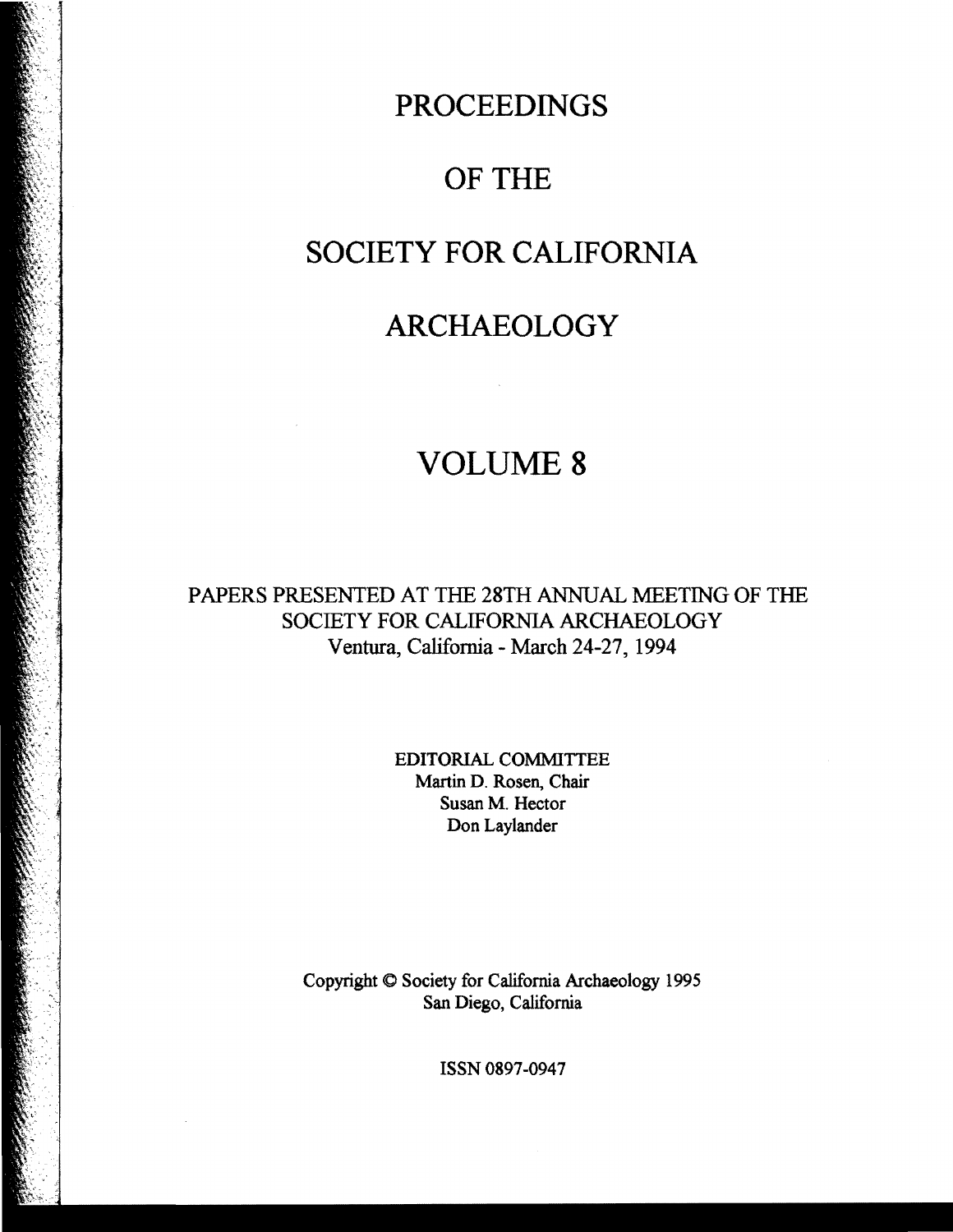#### STATEMENT OF PURPOSE

The *Proceedings* was established by the Society for California Archaeology in 1988 to promote public dissemination of recent archaeological investigations in California. The *Proceedings*  provides a publication outlet for the papers presented at the SCA Annual Meetings. All papers presented at the Annual Meeting are eligible for publication. The *Proceedings* are published annually, thus insuring prompt publication and dissemination of research results and commentary relating to California archaeology. Individual papers are published as received, without formal peer review, except as required by the *Proceedings* editors to insure conformance with the established style requirements.

#### INFORMATION FOR CONTRIBUTORS

Authors should prepare their manuscript in accordance with the *Proceedings* style guide, published in Volume 3. Authors should submit their manuscript in both hard copy and on computer diskette. The *Proceedings* will not publish information that has appeared in the sooiety's *Newsletter.* The deadline for submission of manuscripts is July 1st, following the Annual Meeting. Manuscripts should be submitted to the *Proceedings* editor at the address listed in the SCA *Newsletter*.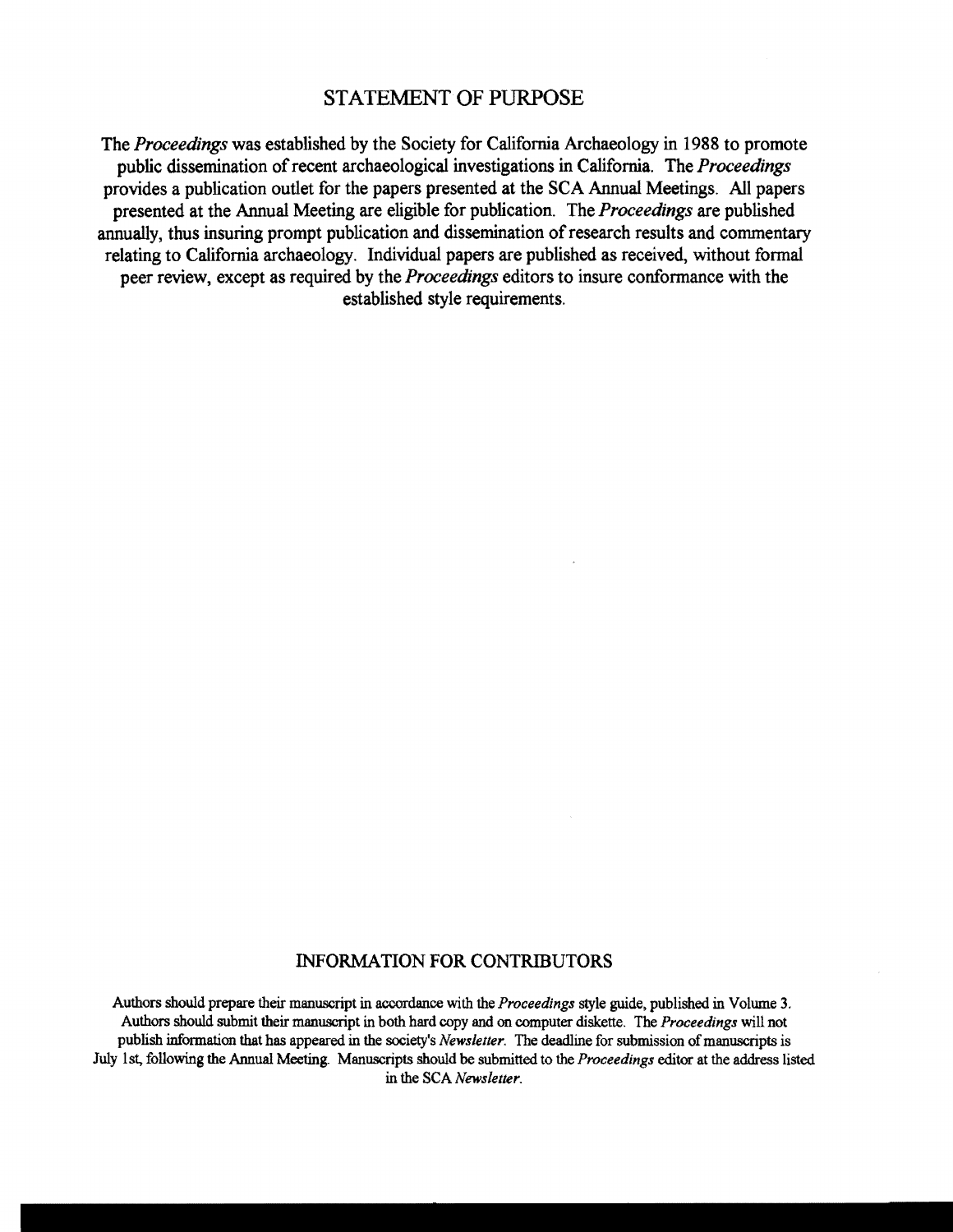### TABLE OF CONTENTS

### CONTRIBUTED PAPERS FROM THE 28TH ANNUAL MEETINGS MARCH 24-27, 1994, VENTURA

| Page                                                                                                                                                               |  |
|--------------------------------------------------------------------------------------------------------------------------------------------------------------------|--|
| SYMPOSIUM 3: TWENTY-TWO YEARS OF BLM ARCHEOLOGY IN CALIFORNIA:<br>PAPERS PRESENTED IN HONOR OF WILLIAM OLSEN'S RETIREMENT FROM<br>THE BUREAU OF LAND MANAGEMENT    |  |
| RECENTLY IDENTIFIED SITES ON THE CARRIZO PLAIN NATURAL AREA                                                                                                        |  |
| SYMPOSIUM 5: GENERAL SESSION - NORTHERN CALIFORNIA ARCHAEOLOGY                                                                                                     |  |
| <b>GROUND PENETRATING RADAR SURVEY: RESULTS FROM FOUR SITES</b><br><b>IN CALIFORNIA</b>                                                                            |  |
| THE TUSCAN OBSIDIAN SOURCE OF NORTHERN CALIFORNIA:<br>ARCHAEOLOGICAL IMPLICATIONS AND GEOCHEMICAL VARIABILITY                                                      |  |
| <b>COBBLE CORE TYPES IN CALIFORNIA</b>                                                                                                                             |  |
| SYMPOSIUM 10: GENERAL SESSION - SOUTHERN CALIFORNIA INLAND<br><b>COUNTIES</b>                                                                                      |  |
| BY A GREAT MEADOW AND A MOUNTAIN LAKE, ARCHAEOLOGICAL<br>INVESTIGATIONS AT THE SBR-935 SITE NEAR BALDWIN LAKE, IN THE<br>BIG BEAR CITY AREA, SAN BERNARDINO COUNTY |  |
| SYMPOSIUM 13: ADVANCES IN COLORADO DESERT PREHISTORY                                                                                                               |  |
| <b>GEOGLYPHS IN TIME AND SPACE</b>                                                                                                                                 |  |
| THE CHRONOLOGY OF LAKE CAHUILLA'S FINAL STAND                                                                                                                      |  |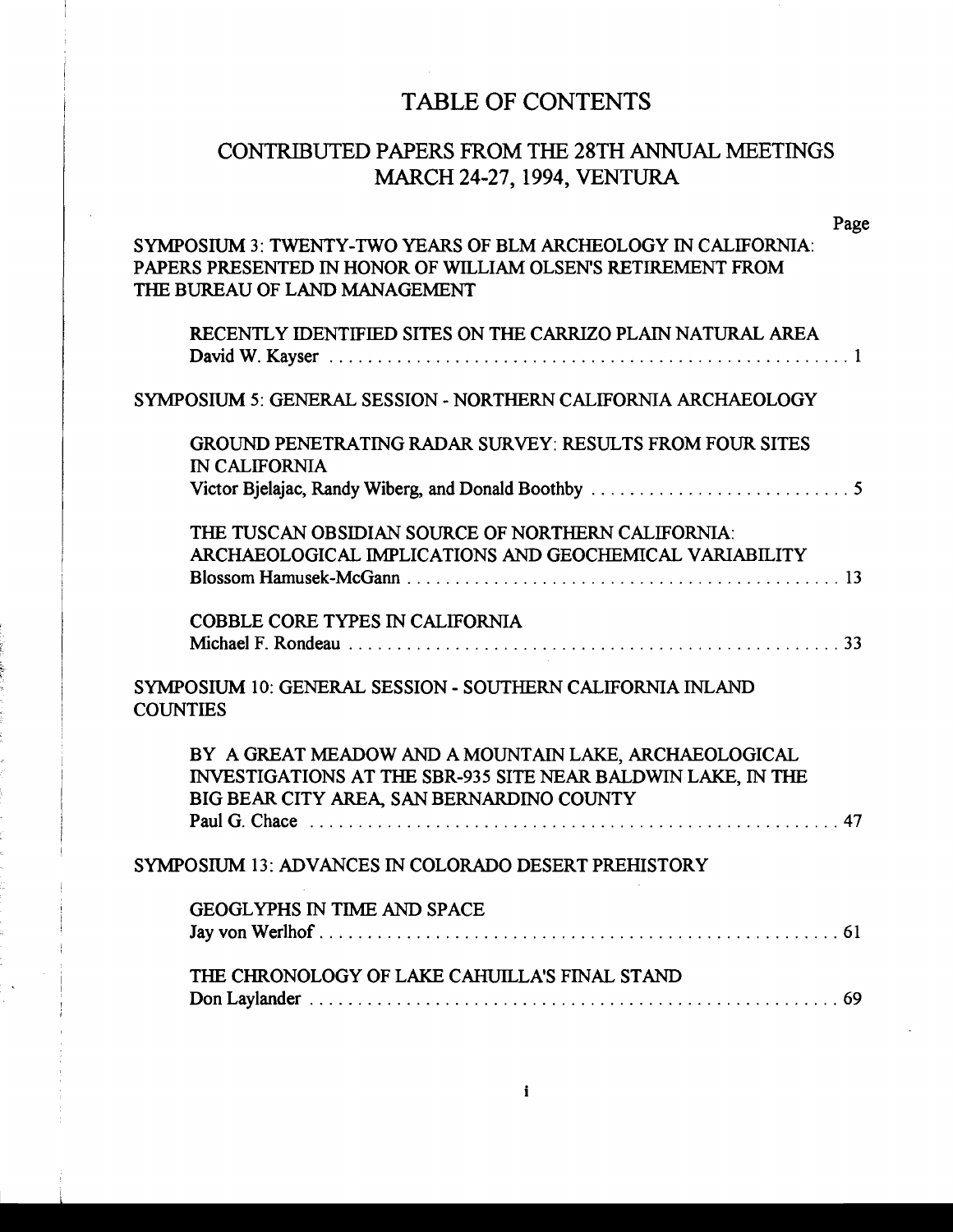$\overline{a}$ 

 $\ddot{\phantom{a}}$ 

 $\ddot{\phantom{0}}$ 

| A COOT KILL SITE AT LAKE CAHUILLA                                                                                                      |
|----------------------------------------------------------------------------------------------------------------------------------------|
| A LAKE CAHUILLA BEAD MANUFACTURING SITE, IMPERIAL COUNTY,<br><b>CALIFORNIA</b>                                                         |
|                                                                                                                                        |
| ARCHAEOLOGICAL INVESTIGATIONS OF TWO LAKE CAHUILLA<br>ASSOCIATED ROCKSHELTERS IN THE TORO CANYON AREA,<br>RIVERSIDE COUNTY, CALIFORNIA |
| THE RAINBOW ROCK WONDERSTONE SOURCE AND ITS PLACE IN<br>REGIONAL MATERIAL DISTRIBUTION STUDIES                                         |
| CEREMONY AND WARFARE ALONG THE LOWER COLORADO RIVER<br>DURING THE PROTOHISTORIC PERIOD                                                 |
| SYMPOSIUM 15: GENERAL SESSION - SOUTHERN CALIFORNIA COASTAL<br><b>COUNTIES</b>                                                         |
| THE MULTI-FUNCTIONAL PITTED STONES OF COASTAL CALIFORNIA<br>AND THEIR USE IN MARINE SHELL PROCESSING                                   |
| SYMPOSIUM 16: GENERAL SESSION - CENTRAL CALIFORNIA ARCHAEOLOGY                                                                         |
| PRELIMINARY REPORT ON ARCHAEOLOGICAL INVESTIGATIONS IN<br>THE SUNOL VALLEY, ALAMEDA, CALIFORNIA                                        |
| ARROWS CAST THROUGH TIME: ROSEGATE PROJECTILE POINTS<br>AS A TIME MARKER AT THE PORTUGUESE FLAT SITE (FRE-137)                         |
| SYMPOSIUM 17: GENERAL SESSION - HISTORICAL ARCHAEOLOGY II                                                                              |
| HISTORIC STONE QUARRIES AS RURAL CULTURAL LANDSCAPES:<br>AN EXAMPLE FROM SONOMA COUNTY, CALIFORNIA                                     |
|                                                                                                                                        |

 $\bar{\phantom{a}}$